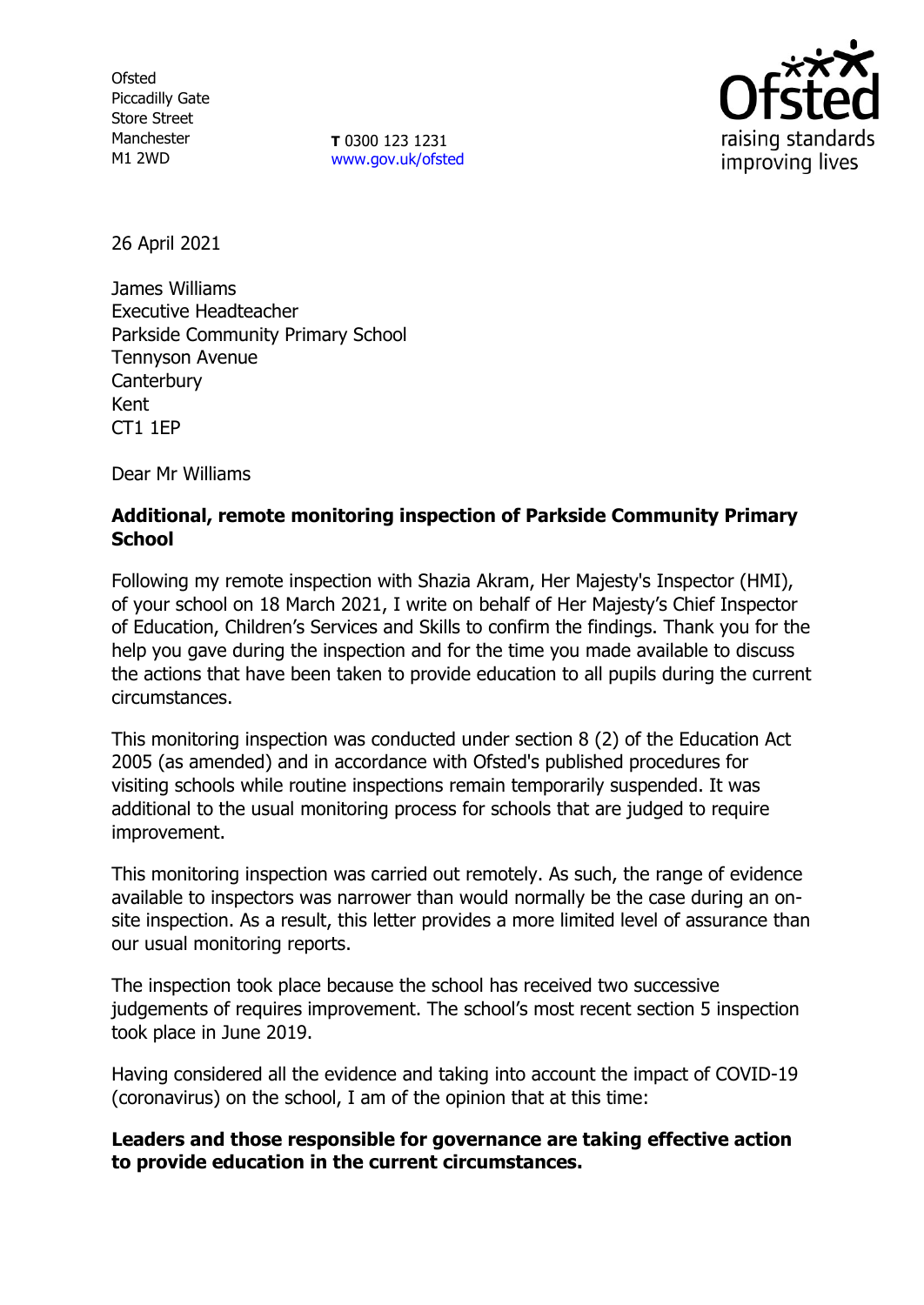

Leaders and those responsible for governance should take further action to:

- $\blacksquare$  ensure that all staff have the necessary expertise to teach every pupil to read
- **E** ensure that pupils' reading books help them to practise the sounds that they have learned
- develop the curriculum in the foundation subjects and ensure that knowledge is coherently sequenced from early years to Year 6.

## **Context**

- Since the last section 5, the Parkside Community Primary School has federated with Garlinge Primary School and Nursery. There is now a single governing body in place across the two schools. The executive headteacher has remained in post. A new head of school was appointed in September 2019. This is a small school, with some mixed-age classes. However, the school roll is now expanding and, as a result, leaders have separated their Reception and Year 1 classes and have appointed a new teacher.
- **E** Approximately, three quarters of pupils were educated at home when the school was closed to most pupils at the start of the spring term. Over half of all vulnerable pupils were attending. Four fifths of pupils with special educational needs and/or disabilities (SEND) were attending.
- At the time of this inspection, all pupils in one year-group 'bubble' were selfisolating and continuing their education remotely.

# **Main findings**

- Staff have worked extremely hard with pupils and their families to help them access and engage with remote learning. Leaders have ensured that families have continued to receive the wider support that they have needed during this difficult time. The pupils that we spoke with, and the families who provided their views, recognised that leaders and staff were there to help them.
- Throughout the pandemic, leaders have made sure that pupils continue to receive lessons in all subjects. Alongside this, leaders have been continuing their work to develop the school's curriculum, so that pupils learn and remember more over time. Leaders have thoughtfully considered how they can continue to broaden pupils' horizons when it has not been possible to continue with planned educational visits. Pupils that we spoke with were enthusiastic about their learning and proud of their school.
- In English, mathematics and science, leaders have carefully thought through the essential knowledge that pupils need to be taught. Teachers know where pupils need to get to in these subjects and are assessing well to ensure that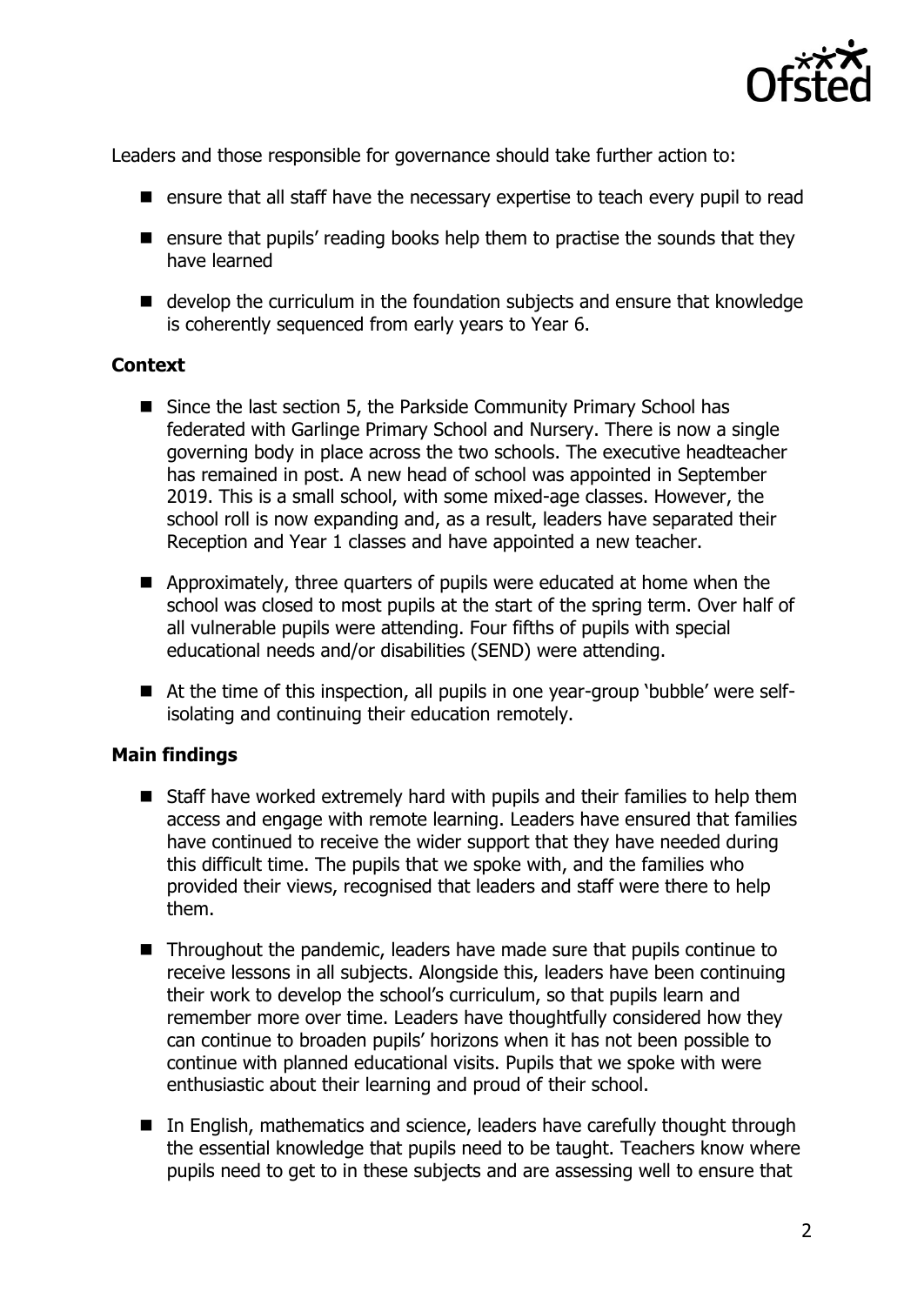

any gaps in pupils' knowledge are identified. This meant that at the start of spring term, when school was closed to most pupils, teachers were quickly able to adapt their lessons to deliver them successfully remotely. Consequently, pupils have not fallen as far behind in these subjects as they otherwise might have.

- In other subjects, the curriculum is not yet sequenced in a way that helps pupils to learn more and remember more over time. As a result, it is harder for teachers to assess accurately and address gaps in pupils' knowledge. This includes when some pupils were learning remotely at the start of spring term. Leaders have clear plans in place to develop the school's wider curriculum so that pupils learn well in every subject.
- Leaders are determined that all pupils get the right support so that they become accurate and speedy readers. Leaders have improved the quality of phonics teaching in the school, particularly for children in Reception. Leaders know that there is more to do to ensure that all staff have the necessary expertise to teach every pupil to read. This includes older pupils who are not yet fluent readers. Leaders have also identified that pupils' reading books do not always correspond closely enough with the sounds that children have learned.
- Staff continue to deliver the curriculum rapidly and effectively for any groups of pupils who are not in school. This is because leaders have made clear arrangements and have ensured that all staff are well versed in how to use the school's remote education system. All staff support leaders' expectations that pupils learning remotely will continue to be taught the school's planned curriculum.
- Leaders have made sure that vulnerable pupils, particularly those with SEND, are well supported and have the help they need to do well in their learning. The special educational needs coordinator works closely with teachers to adapt the curriculum in English, mathematics and science to provide pupils with additional speaking and listening opportunities. These support pupils to develop their speech and language and also to rehearse and learn key ideas.
- Those responsible for governance have carried out regular checks to assure themselves of the quality of remote learning provision for pupils. Governors have a strong understanding of the local context, and the school's journey over time. They have worked closely with leaders to ensure that pupils and their families are well supported throughout the pandemic.
- Leaders have benefited from a range of external and internal support, including from the local authority and within their federation. This support has enabled the school to develop their subject leaders and improve the overall quality of education.